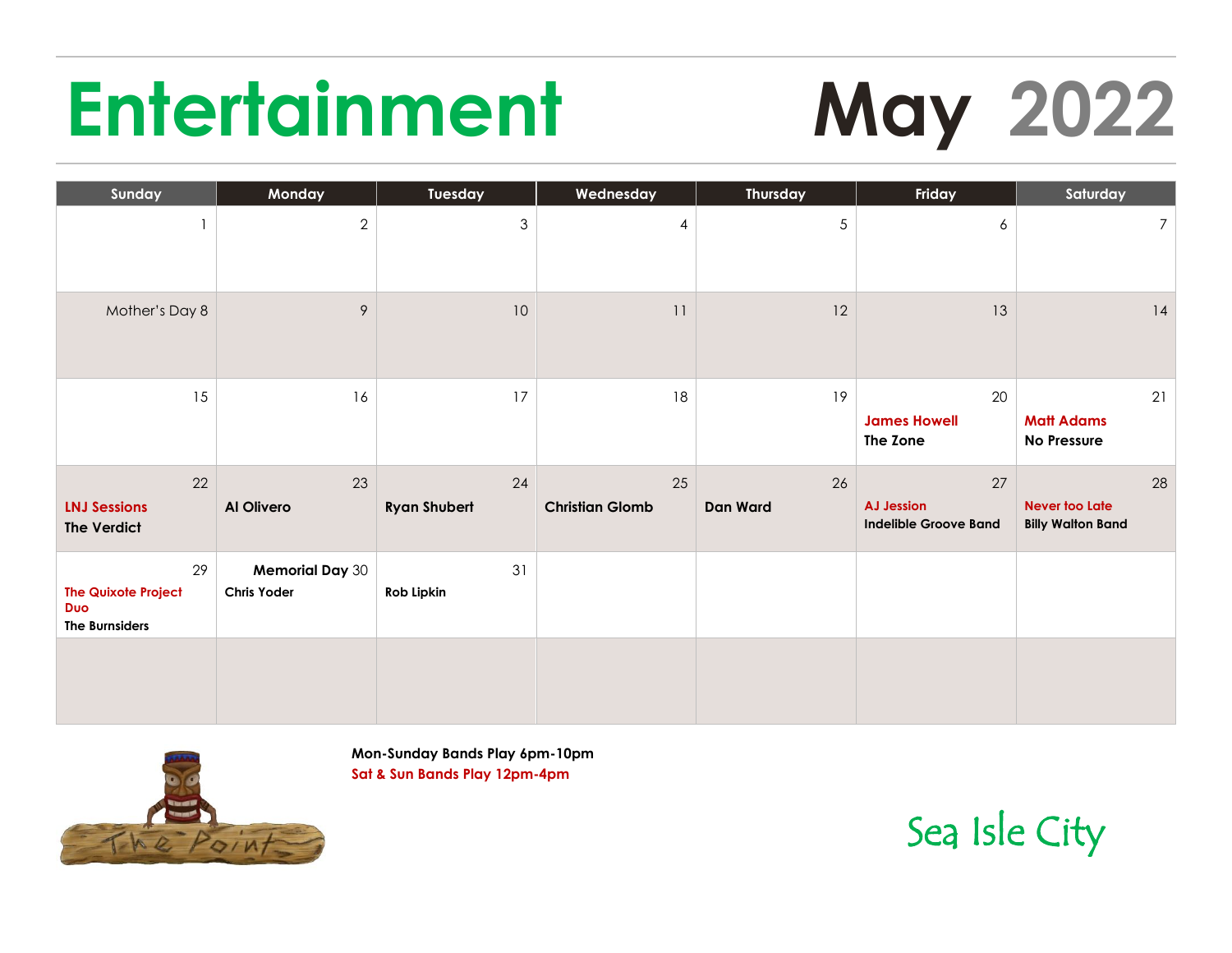# **Entertainment June 2022**

| Sunday                                                                            | Monday                       | Tuesday                                | Wednesday                   | <b>Thursday</b>                        | Friday                                           | Saturday                                                    |
|-----------------------------------------------------------------------------------|------------------------------|----------------------------------------|-----------------------------|----------------------------------------|--------------------------------------------------|-------------------------------------------------------------|
|                                                                                   |                              |                                        | <b>Sage Thomas</b>          | $\sqrt{2}$<br><b>Brent Christopher</b> | 3<br><b>Al Olivero</b><br><b>Cheers</b>          | 4<br><b>Johnny P</b><br><b>Coast to Coast</b>               |
| 5<br><b>The Quixote Project</b><br><b>Duo</b><br><b>Cheezy &amp; The Crackers</b> | 6<br><b>John Valerio</b>     | $\overline{7}$<br><b>Andrew Moorer</b> | 8<br><b>Christian Glomb</b> | $\mathcal{P}$<br><b>Dom Martino</b>    | 10<br><b>Rob Lipkin</b><br>Indelible Groove Trio | 11<br><b>MJ Nestor</b><br><b>Matt Adams Trio</b>            |
| 12<br><b>Suburban Sensi Duo</b><br><b>The Burnsiders</b>                          | 13<br><b>Chris Yoder</b>     | 14<br><b>Ryan Shubert</b>              | 15<br><b>Dan Ward</b>       | 16<br>Al Olivero                       | 17<br><b>AJ Jesson</b><br><b>Modern Luxe</b>     | 18<br><b>Johnny P</b><br>The Quixote Project<br><b>Band</b> |
| Father's Day 19<br><b>Suburban Sensi Duo</b><br><b>The Verdict</b>                | 20<br><b>Christian Glomb</b> | 21<br><b>James Howell</b>              | 22<br><b>Dom Martino</b>    | 23<br><b>Andrew Moorer</b>             | 24<br><b>Al Olivero</b><br><b>Cherry Crush</b>   | 25<br><b>Never too Late Duo</b><br><b>Billy Walton Band</b> |
| 26<br><b>Suburban Sensi Duo</b><br><b>The Burnsiders</b>                          | 27<br>AJ Jesson              | 28<br><b>Mike Gibbons</b>              | 29<br>Rob Lipkin            | 30<br><b>Brandon Ireland</b>           |                                                  |                                                             |
|                                                                                   |                              |                                        |                             |                                        |                                                  |                                                             |



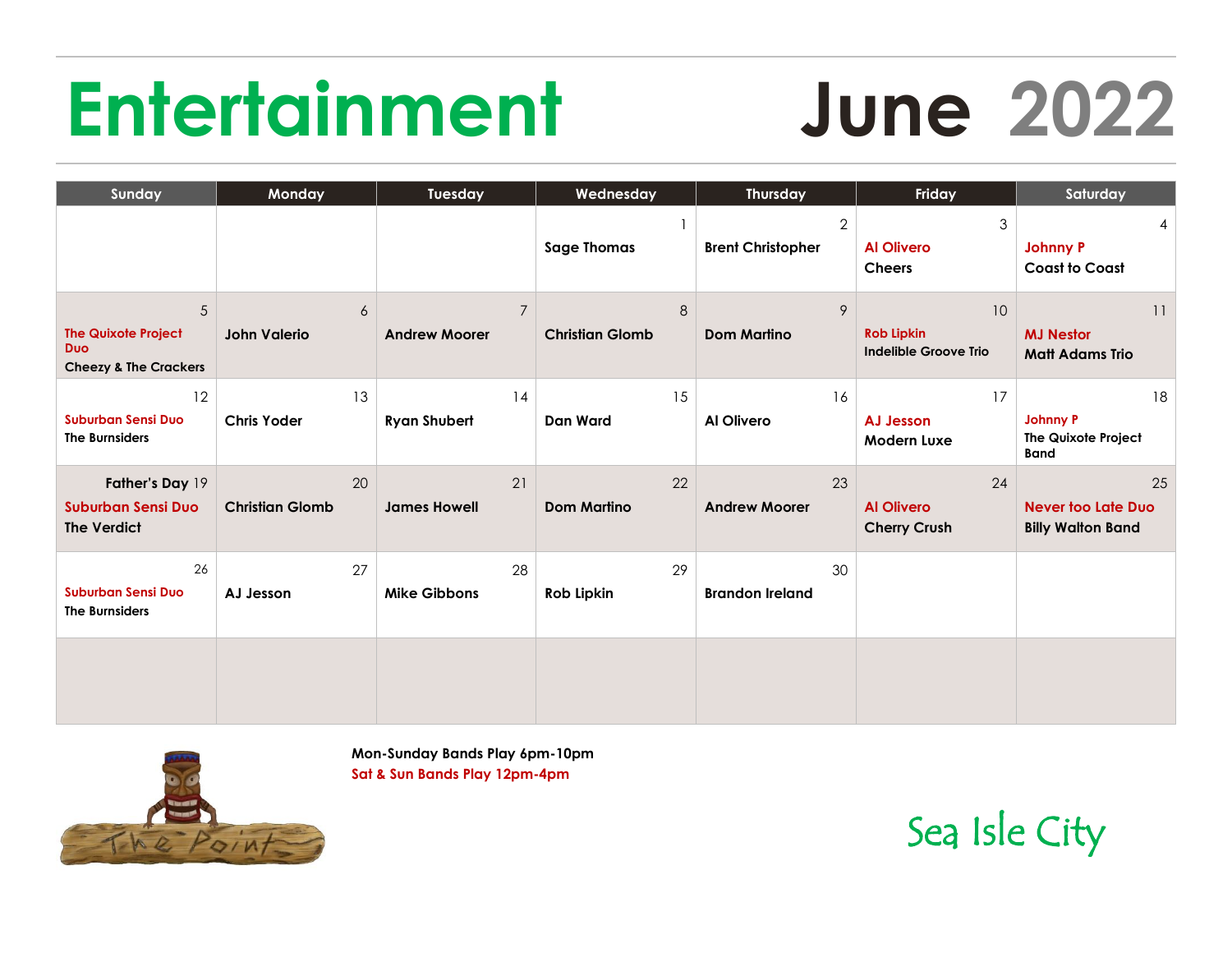## **Entertainment July 2022**

| Sunday                                                           | Monday                                       | Tuesday                       | Wednesday                    | <b>Thursday</b>                          | Friday                                                   | Saturday                                                          |
|------------------------------------------------------------------|----------------------------------------------|-------------------------------|------------------------------|------------------------------------------|----------------------------------------------------------|-------------------------------------------------------------------|
|                                                                  |                                              |                               |                              |                                          | <b>Chris Yoder</b><br>Atley Moon & The<br>say Somethings | $\overline{2}$<br><b>Dom Grosso</b><br>Go Ham                     |
| $\mathfrak{Z}$<br><b>LNJ Sessions Duo</b><br><b>The Verdict</b>  | 4<br><b>James Howell</b>                     | 5<br><b>Brent Christopher</b> | 6<br><b>John Valerio</b>     | $\overline{7}$<br><b>Brian McConnell</b> | 8<br><b>Al Olivero</b><br>Indelible Groove Trio          | 9<br>80's Night<br><b>Johnny P</b><br>80's Revolution             |
| 10<br><b>Brother Jerome Duo</b><br><b>The Burnsiders</b>         | 11<br><b>Ryan Shubert</b>                    | 12<br><b>Sage Thomas</b>      | 13<br><b>Matt Avery</b>      | 14<br>Rob Lipkin                         | 15<br><b>Ross Brown</b><br><b>Philly Rock &amp; Soul</b> | 16<br>Never too Late Duo<br><b>The Chris Yoder</b><br><b>Band</b> |
| 17<br><b>Suburban Sensi Duo</b><br><b>The Verdict</b>            | 18<br><b>Dan Ward</b>                        | 19<br><b>Christian Glomb</b>  | 20<br><b>James Howell</b>    | 21<br><b>Dom Martino</b>                 | 22<br>AJ Jesson<br><b>The Exceptions</b>                 | 23<br><b>Dom Grosso</b><br><b>Billy Walton Band</b>               |
| 24<br><b>LNJ Sessions Duo</b><br>Cheezy & The<br><b>Crackers</b> | 25<br>Xmas in July<br><b>Matt Adams Trio</b> | 26<br><b>Mike Gibbons</b>     | 27<br><b>Brandon Ireland</b> | 28<br><b>Andrew Moorer</b>               | 29<br><b>James Howell</b><br><b>Fender Jackson</b>       | 30<br>70's Night<br><b>Johnny P</b><br><b>Dicoteks</b>            |
| 31<br><b>Brother Jerome Duo</b><br><b>The Verdict</b>            |                                              |                               |                              |                                          |                                                          |                                                                   |



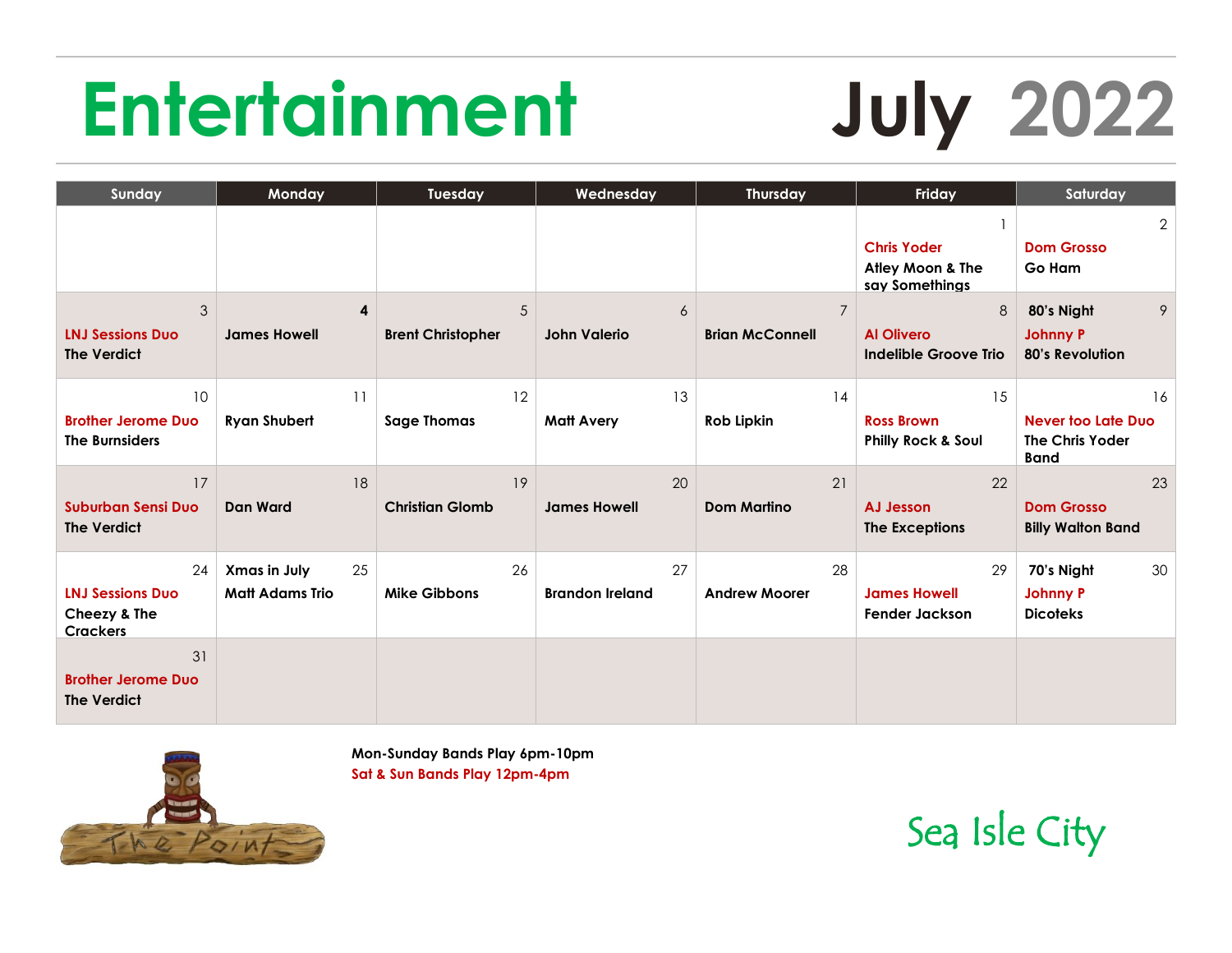# **Entertainment August 2022**

| Sunday                                                               | Monday                         | Tuesday                      | Wednesday                                | <b>Thursday</b>                     | Friday                                            | Saturday                                                     |
|----------------------------------------------------------------------|--------------------------------|------------------------------|------------------------------------------|-------------------------------------|---------------------------------------------------|--------------------------------------------------------------|
|                                                                      | <b>AJ Jession</b>              | $\overline{2}$<br>Rob Lipkin | $\mathfrak{S}$<br><b>Christian Glomb</b> | $\overline{4}$<br><b>Matt Adams</b> | 5<br><b>Al Olivero</b><br>The Zone Band           | 6<br><b>Rob Groden</b><br>Atley Moon & The Say<br>Somethings |
| $\overline{7}$<br><b>Suburban Sensi Duo</b><br><b>The Burnsiders</b> | $\,8\,$<br><b>John Valerio</b> | 9<br><b>Sage Thomas</b>      | 10<br><b>Derek Crider</b>                | 11<br><b>TBD</b>                    | 12<br><b>Al Olivero</b><br><b>Cherry Crush</b>    | 13<br><b>Mike Gibbons</b><br>Indelible Groove Trio           |
| 14<br><b>Brother Jerome Duo</b><br><b>The Verdict</b>                | 15<br><b>Brent Christopher</b> | 16<br><b>Dan Ward</b>        | 17<br>Rob Lipkin                         | 18<br><b>Matt Adams</b>             | 19<br><b>James Howell</b><br><b>Space Camp</b>    | 80's Night<br>20<br>Never too Late Duo<br>80's Revolution    |
| 21<br><b>Suburban Sensi Duo</b><br><b>Cheezy &amp; The Crackers</b>  | 22<br><b>Ross Brown</b>        | 23<br><b>Al Olivero</b>      | 24<br><b>Christian Glomb</b>             | 25<br><b>Dom Grosso</b>             | 26<br><b>Chris Yoder</b><br><b>The Exceptions</b> | 27<br><b>MJ Nestor</b><br><b>Go Ham</b>                      |
| 28<br><b>Suburban Sensi Duo</b><br><b>The Verdict</b>                | 29<br><b>John Valerio</b>      | 30<br><b>Dom Martino</b>     | 31<br><b>Andrew Moorer</b>               |                                     |                                                   |                                                              |
|                                                                      |                                |                              |                                          |                                     |                                                   |                                                              |